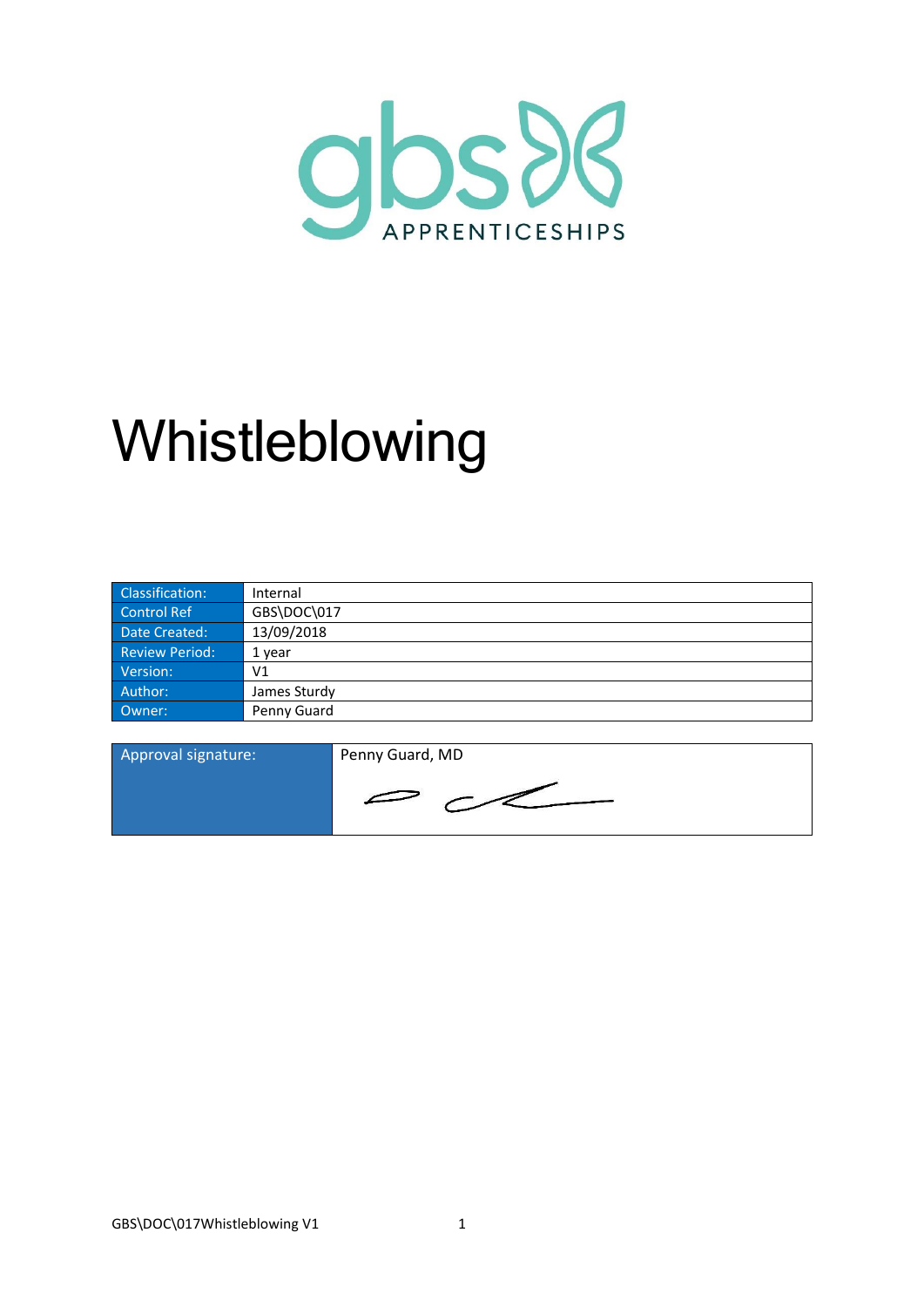## **Version Control**

| Author       | <b>Change Description</b> | <b>Date</b> | Version |
|--------------|---------------------------|-------------|---------|
| James Sturdy | <b>Initial Draft</b>      | 13/09/2018  | 0.1     |
| Chris Guard  | <b>Rebranded Draft</b>    | 09/09/2020  | 1.0     |
|              |                           |             |         |
|              |                           |             |         |
|              |                           |             |         |
|              |                           |             |         |

## **Reviewers**

| <b>Name</b> | Title / Role                          | Date Issued | Version   |
|-------------|---------------------------------------|-------------|-----------|
| K Mackell   | Safeguarding & Communications Manager | 20/10/2021  | 11<br>ᆠᆞᆠ |
|             |                                       |             |           |
|             |                                       |             |           |

## **Approved by**

| Name | Title / Role | Date Approved | Version |
|------|--------------|---------------|---------|
|      |              |               | 1.0     |
|      |              |               |         |
|      |              |               |         |

## **Post Approval Distribution**

| <b>Name</b> | Title / Role | Date Distributed | <b>Version</b>        |
|-------------|--------------|------------------|-----------------------|
| All Staff   | N/A          |                  | 1 <sup>0</sup><br>T.N |
|             |              |                  |                       |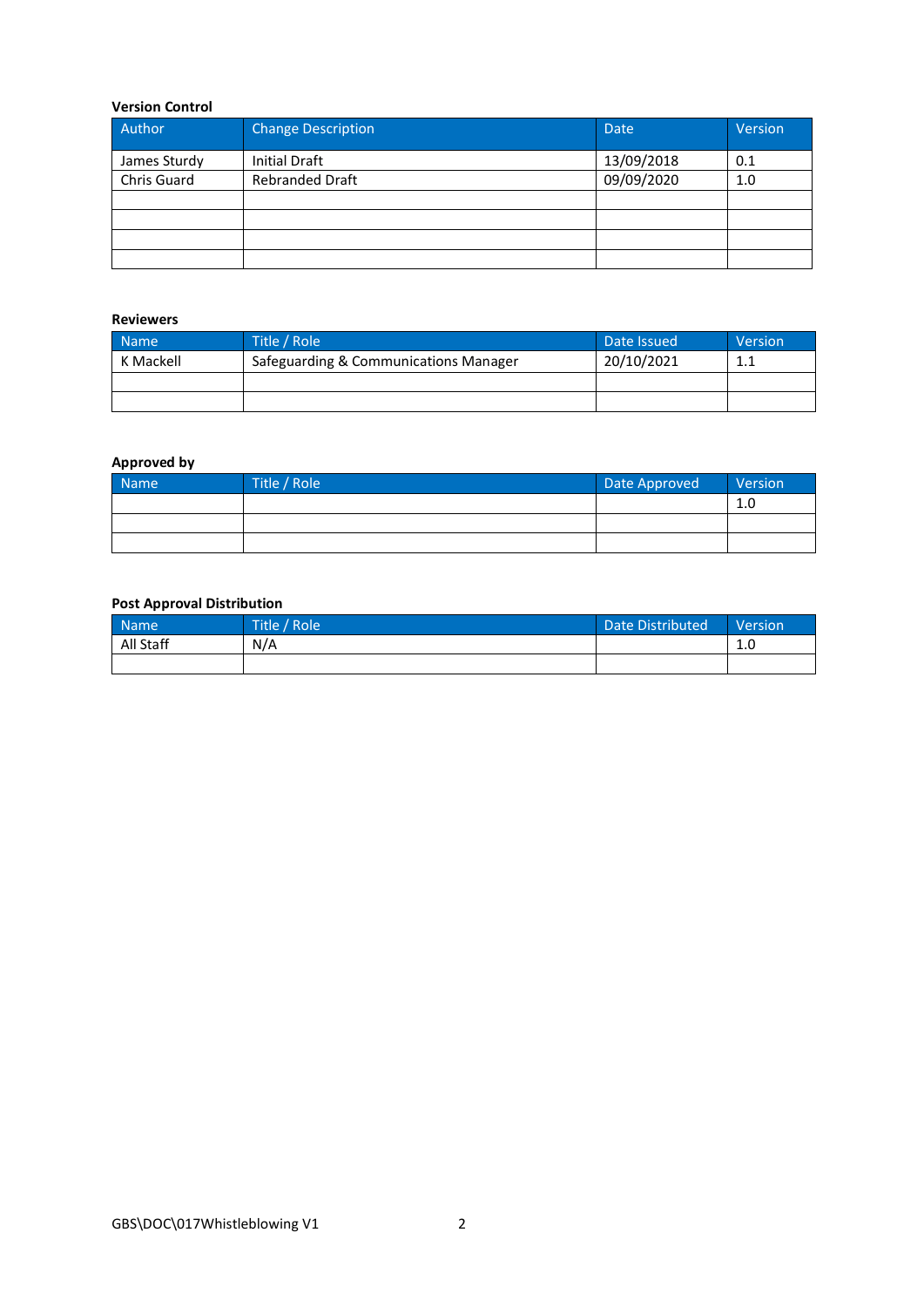# **Contents**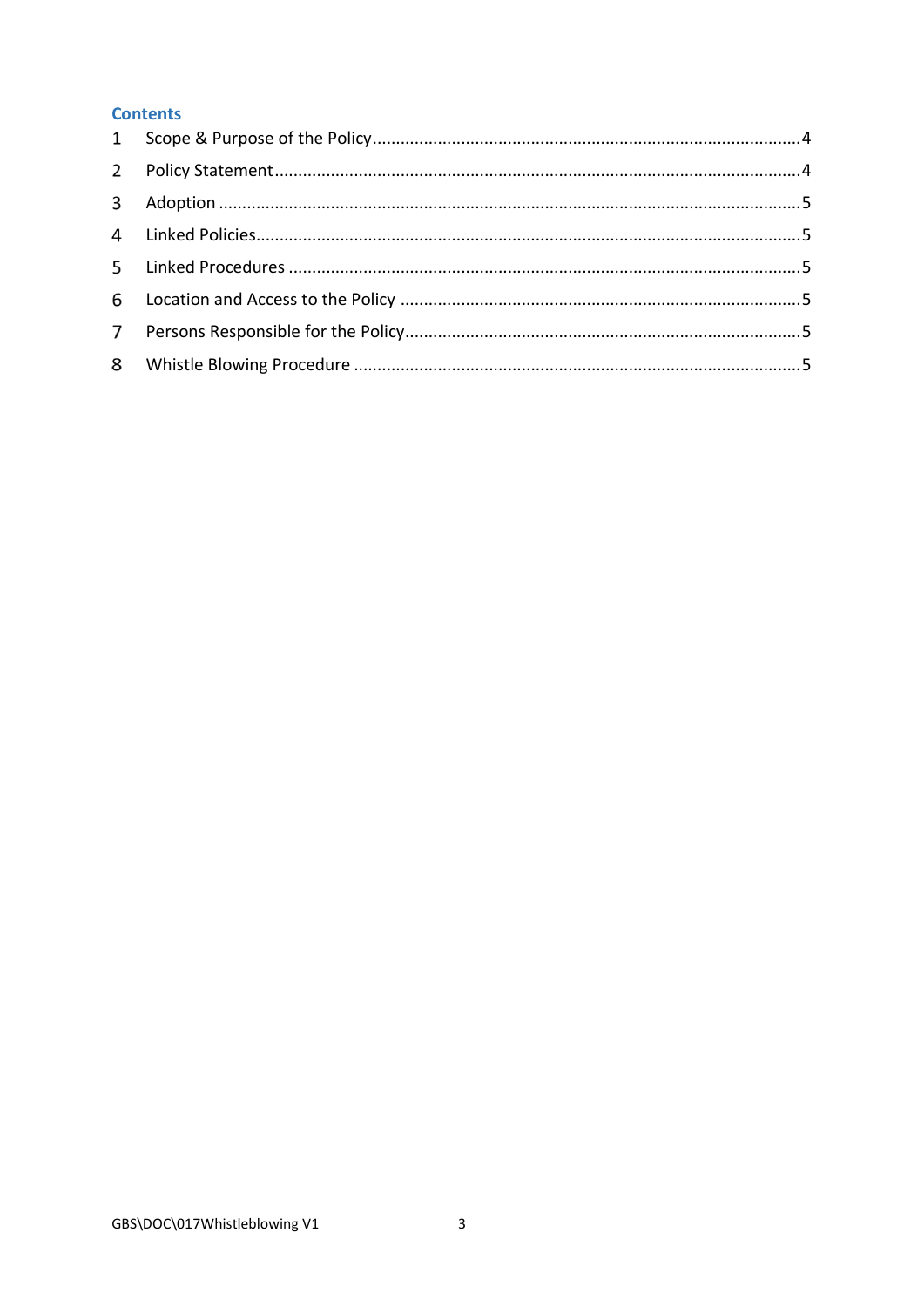#### <span id="page-3-0"></span>**Scope & Purpose of the Policy**  $\mathbf{1}$

This policy applies to all members of the Board or its committees, persons employed by Guard Business Solutions, all agency staff and all independent contractors and consultants working with GBS.

The purpose of this policy and the associated procedure is to enable staff to raise relevant issues without fear of victimisation and to receive an adequate response and that GBS should have the opportunity to investigate those concerns and take appropriate action.

The aim of the Policy is to provide safeguards to staff who raise genuine concerns about malpractice or illegal acts or omissions by GBS' employees or where relevant ex-employees.

Legitimate concerns are those which are in the public interest. Public interest means matters which warrant disclosure in the interests of protecting the public (or GBS, staff or students), rather than matters which are interesting to the public.

The Policy does not relate to mismanagement or bad management which does not constitute malpractice; allegations known to be untrue; matters raised for the purpose of furthering any private dispute or for the purpose of financial gain by the person(s) raising the matter.

This Policy does not prevent an individual from raising matters of immediate **urgent** concern with an appropriate Regulatory Body. Such circumstances are likely to be safety issues (to the Health and Safety Executive) or personal security issues e.g. assault (to the police).

If staff so wish, they may ask their trade union to raise an issue on their behalf who will nominate an official so to act. The nominee is responsible for satisfying themselves as to the reasonableness of the case.

#### <span id="page-3-1"></span> $2^{\circ}$ **Policy Statement**

Guard Business Solutions is committed to the highest standards of integrity, probity and openness in public life. We will maintain a procedure in line with relevant legislation and best practice.

We will:

- Ensure all concerns will be treated fairly and properly within a transparent and confidential process
- Not tolerate the harassment or victimisation of anyone raising a genuine concern
- Make every effort to keep the identity confidential of any individual making a disclosure unless they agree otherwise or subject to a court requirement or if they act maliciously
- Ensure that any individual raising a concern is aware of who is handling the matter
- Encourage staff to make the appropriate use of the Procedure but will take disciplinary action in response to malicious unfounded disclosures.

The policy not only covers possible improprieties in matters of financial reporting, but also legitimate concerns regarding:

- fraud\*
- corruption, bribery or blackmail
- criminal offences
- failure to comply with a legal or regulatory obligation
- failure to properly safeguard assets
- miscarriage of justice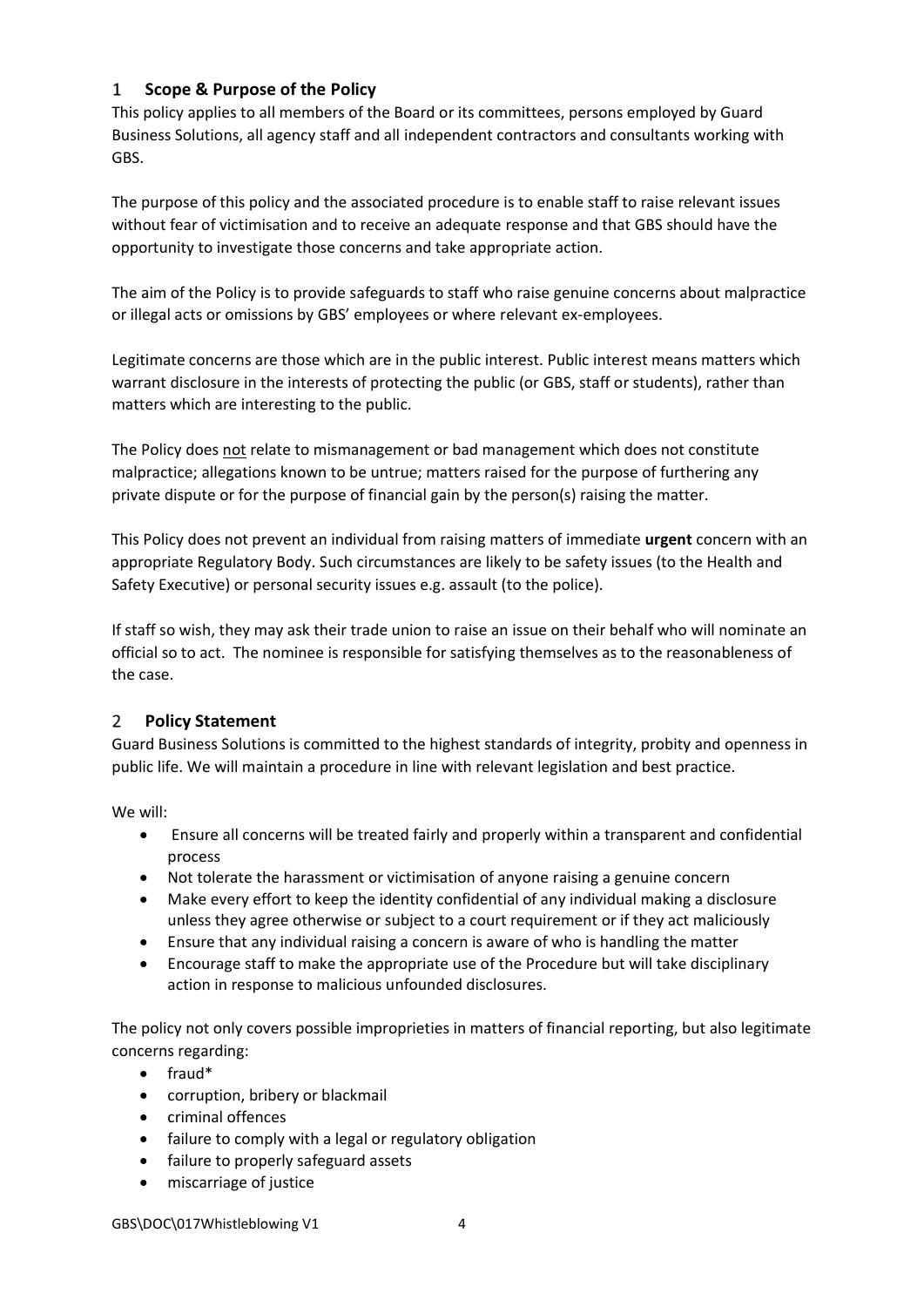- dishonesty
- cheating\*\*
- poor or unsafe practice in regard to safeguarding and protecting learners
- endangering the health and safety of an individual
- concealment of any of the above

\*to be investigated under the Fraud, Bribery and Corruption Policy \*\* to be investigated under the Plagiarism Policy

This list is not intended to be exhaustive.

#### <span id="page-4-0"></span> $\overline{3}$ **Adoption**

This Policy is adopted by the GBS after consultation and agreement with its recognised trade unions.

# <span id="page-4-1"></span>**Linked Policies**

Anti-Fraud, Bribery and Corruption Policy Freedom of Information Policy Disciplinary Policy Grievance Policy Health & Safety Policy Data Protection Policy Equality & Diversity Policy

#### <span id="page-4-2"></span>5 **Linked Procedures**

Governors' Code of Conduct

# <span id="page-4-3"></span>**Location and Access to the Policy**

Policies and Procedures are stored on GBS secured One Drive.

# <span id="page-4-4"></span>**Persons Responsible for the Policy**

Director of Quality

#### <span id="page-4-5"></span>8 **Whistle Blowing Procedure**

# **a) Context**

# **Public Interest Disclosure Act 1998**

All UK workers are protected under the Public Interest Disclosure Act 1998 when they make a protected disclosure. This is a disclosure of information which, in the reasonable belief of the worker making the disclosure, covers the following employer activities:

- a criminal offence has been, is being, or is likely to be committed
- a person has failed, is failing, or is likely to fail to comply with any legal obligation to which they are subject
- a miscarriage of justice has occurred, is occurring or is likely to occur
- the health and safety of an individual has been, is being, or is likely to be endangered
- the environment has been, is being, or is likely to be damaged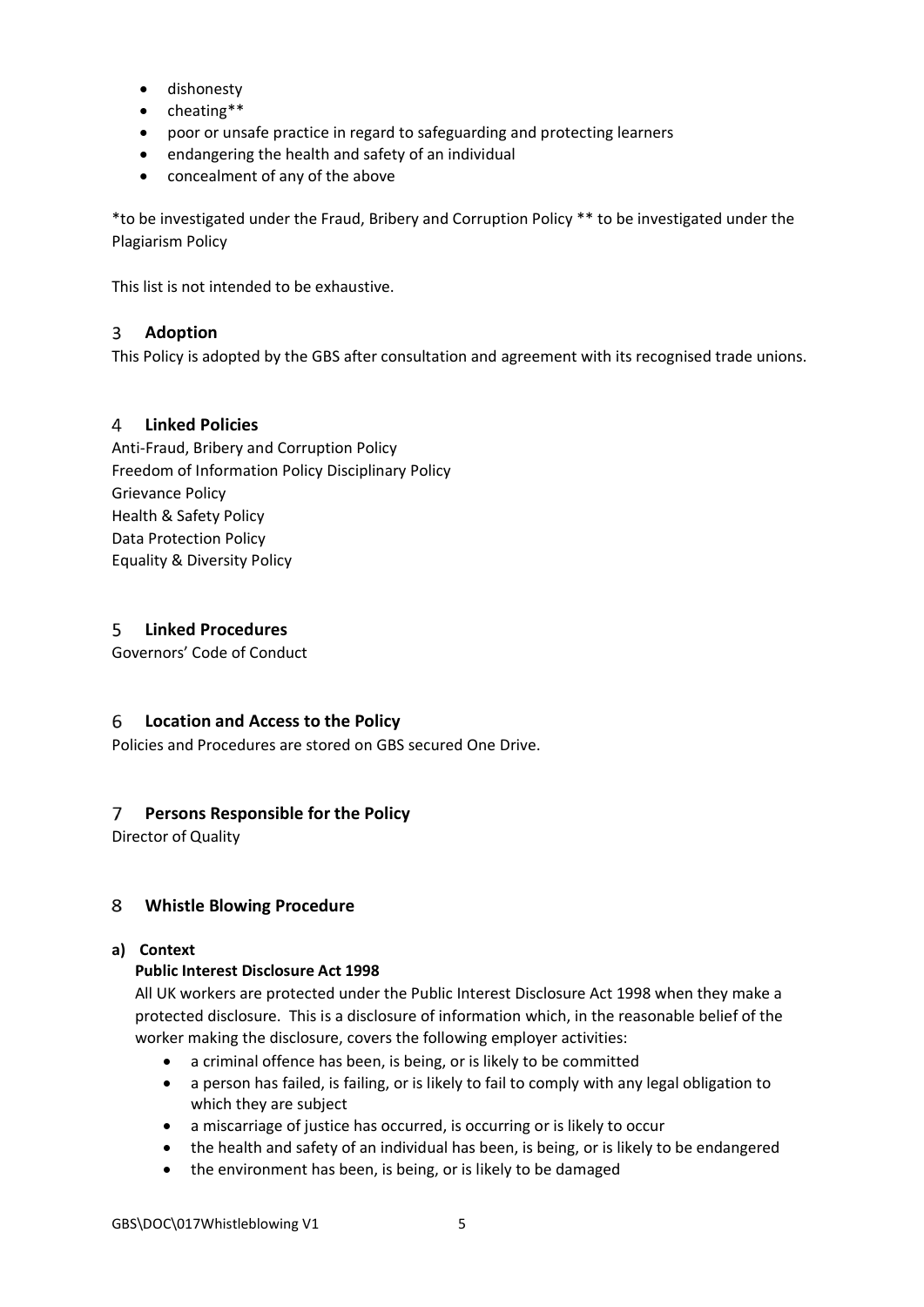- the individual's actions will adversely impact upon achieving GBS' objectives either financially, its reputation or quality of student experience
- information relating to the above is being deliberately concealed

Workers in other territories will be treated by the institution as if such legislation applied to them.

This procedure is not designed to deal with individual issues relating to concerns relating to a breach or likely breach of your contract of employment. The Grievance procedure should be used in these matters.

# **b) Victimisation**

This Whistle Blowing Policy provides safeguards to protect staff who raise genuine concerns about malpractice

Any disclosure must be treated in confidence and every effort made to maintain the anonymity of the Discloser, if that is his/her wish. It must be noted, however, that anonymity may not always be possible depending on the nature of the disclosure.

Staff who raise issues in accordance with this Policy will not be victimised or bullied as a result of their actions. The Disciplinary Procedure will be applied to anyone found to be victimising the Whistle Blower; in this eventuality and the matter will, if proven, be considered as gross misconduct.

## **c) Abuse of the Procedure**

It is important that genuine concerns are raised and, provided that they are not known to be untrue, the fact that they are subsequently shown to be unfounded will not be reason for disciplinary action.

However abuse of the policy will be a serious matter and may result in disciplinary action.

# **d) Procedure**

## **Stage 1**

4.1 Should a member of staff wish to raise a matter of Whistle Blowing they should bring it to the attention of the Manging Director of GBS (see section 7: Contact Details).

4.2 Senior Management will acknowledge receipt and their understanding of the disclosure in writing within five working days of the allegation.

4.3 The Manging Director will review the disclosure and instigate any necessary investigation by an appropriate manager.

4.4 If the disclosure involves a member of the Senior Management then the board will inform the Chair who will review the disclosure and instigate any necessary investigation by an appropriate person who may be external to GBS.

4.5 The Board shall be informed at its next meeting, that the Whistle Blowing Policy has been invoked.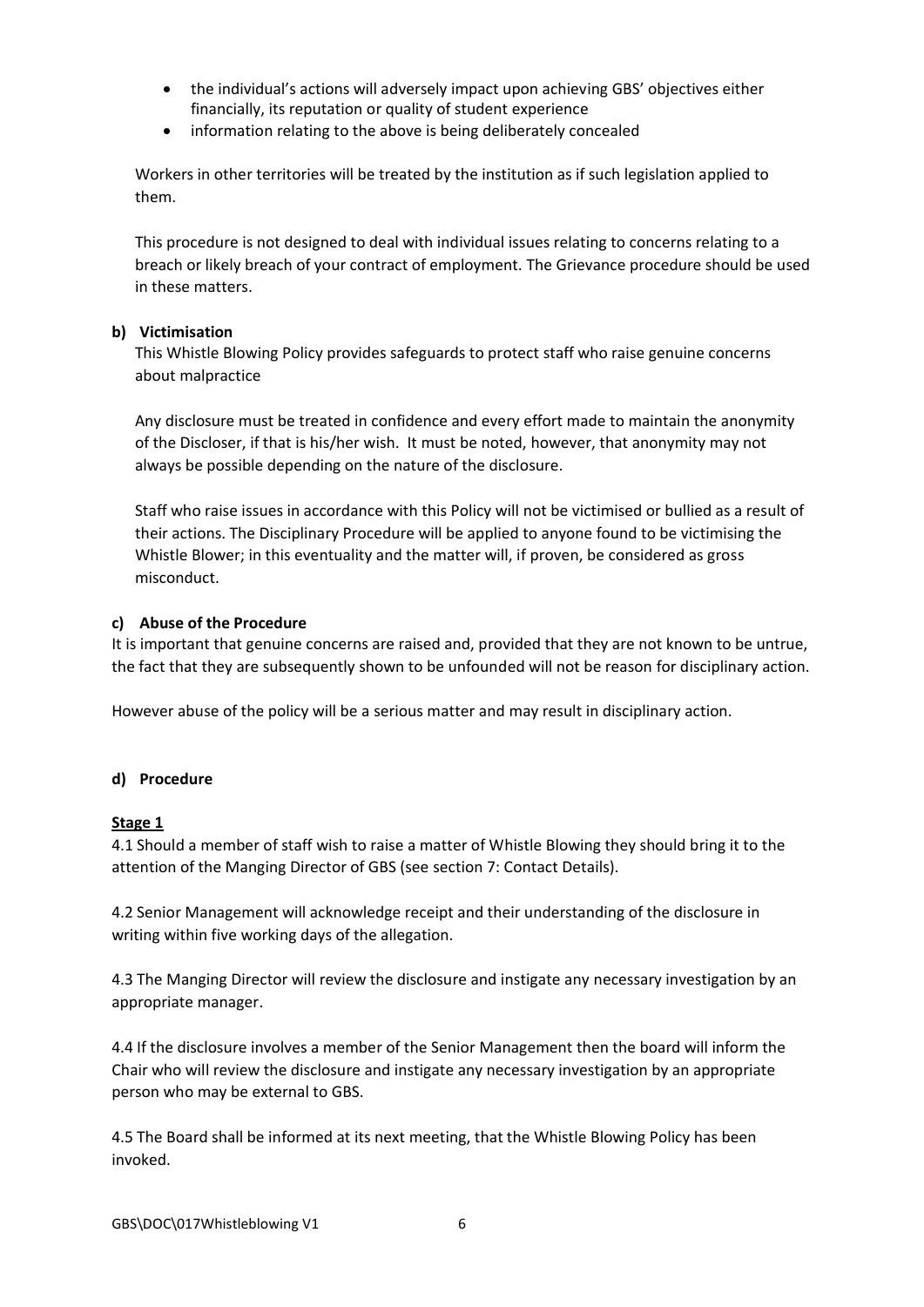4.6 The Investigating Officer shall undertake all necessary investigations to establish the veracity of the whistle blowing claims. They shall submit a written report to the Managing Director or relevant reviewer for consideration and determination of actions.

The purpose of the investigation is to obtain, clarify and confirm all available information concerning alleged malpractice. If an interview is held between the Investigating Officer and the Discloser, he/she may be accompanied by a colleague or trade union representative in the capacity of "friend". The role of "friend" is to support not to represent the Discloser.

The Investigating Officer will, unless impractical to do so, agree his/her note of any interview with the Discloser before proceeding further (within ten working days of the interview).

4.7 The Investigating Officer shall be permitted to take further professional advice.

# **Reporting**

4.9 In the event of alleged financial irregularities, the Chair of the Audit & Risk Committee will report the matter to the Internal and/or External Auditors and, if appropriate, the funding body, in accordance with GBS's financial regulations. If the allegation concerns financial irregularities, the investigation shall be reported to the Audit & Risk Committee prior to any decision being reported to the Whistle Blower.

4.10 The Investigating Officer will inform the Discloser of the action he/she has taken within four weeks of any discussions with them and will keep them regularly informed of the progress of any investigation and of the outcome. It will be recognised that some investigations may be complex and lengthy and that, since the outcome may involve prosecution, all due diligence and caution will be required.

4.11 On completion of the procedure, but prior to communication to the Discloser, the Managing Director (or relevant reviewer) shall inform the Board of the detail of the allegation, the action taken and the final recommendation; this allows the Board Committee the opportunity to consider the matter at the completion of the investigation.

4.12 As far as possible, and subject to third party rights, the Chief Executive (or relevant reviewer) shall notify the Discloser in writing of the outcome of the investigation within five working days of the decision of the Board

# **Stage 2**

4.13 Should the Discloser feel that the matter has not been treated within the procedures or the conclusion is factually incorrect they can refer the matter to the Chair of Governors within 15 working days of the conclusion explaining what aspects of the investigation they are unhappy with. The Chair will call a Special Committee to review the initial Complaint, the Investigating Officers Report and background evidence and the action/remediation plan and shall determine if the response was appropriate or further work needs to be undertaken. The decision of the Special Committee shall be final.

4.14 On completion of the process the Managing Director (or relevant reviewer) will bring the report to the next available Board Meeting along with a final action plan for approval.

# **e) Timescales**